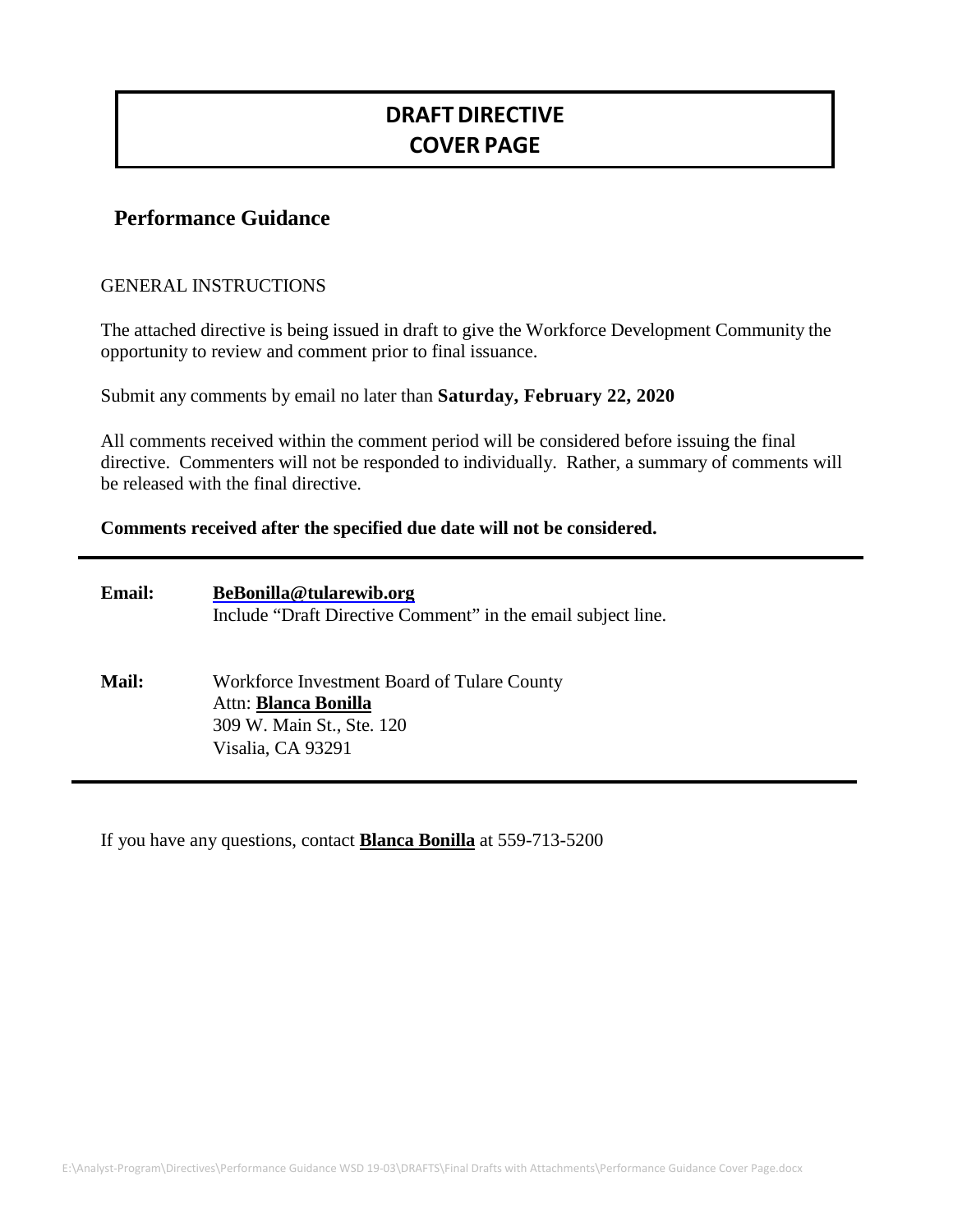|                                                         | DATE: 1/23/2020                       |
|---------------------------------------------------------|---------------------------------------|
| <b>WORKFORCE INVESTMENT BOARD OF TULARE COUNTY</b>      |                                       |
|                                                         | <b>SUBJECT:</b>                       |
| <b>WORKFORCE INNOVATION AND OPPORTUNITY ACT TITLE I</b> | <b>PERFORMANCE</b><br><b>GUIDANCE</b> |

### **WIB DIRECTIVE TUL 20-01**

**TO:** WIB Subrecipients WIB Staff

**SUBJECT:** Performance Guidelines

#### **EXECUTIVE SUMMARY**

This policy provides the guidance and establishes the procedures regarding the *Workforce Innovation and Opportunity Act* (WIOA) six primary indicators of performance. This policy applies to all Title I subrecipients, Title III staff, Jobs for Veterans State (JVSG) staff, National Dislocated Worker Grant (NDWG) project operators, and Trade Adjustment Assistance (TAA) staff, and is effective immediately.

This policy contains some state-imposed requirements. All state-imposed requirements are indicated by *bold, italic* type.

Retain this Directive until further notice.

#### **REFERENCES**

- WIOA [\(Public Law 113-128\), Section 116 \(](https://www.gpo.gov/fdsys/pkg/PLAW-113publ128/pdf/PLAW-113publ128.pdf)PDF)
- Title 20 *Code of Federal Regulation (CFR)* [Part 677\(](https://www.gpo.gov/fdsys/pkg/FR-2016-08-19/pdf/2016-15977.pdf)PDF): "Performance Accountability under Title I of the Workforce Innovation and Opportunity Act"
- Training and Employment Guidance Letter (TEGL) [10-16, Change 1,](https://wdr.doleta.gov/directives/corr_doc.cfm?DOCN=3255) Subject: *Performance Accountability Guidance for Workforce Innovation and Opportunity Act (WIOA) Title I, Title II, Title III, Title VI Core Programs* (August 23, 2017)
- TEGL [14-18 \(](https://wdr.doleta.gov/directives/attach/TEGL/TEGL_14-18.pdf)PDF), Subject: *Aligning Performance Accountability Reporting, Definitions, and Policies Across Workforce Employment and Training Programs Administered by the U.S. Department of Labor (DOL)* (March 25, 2019)
- TEGL [21-16,](https://wdr.doleta.gov/directives/corr_doc.cfm?docn=7159) Subject: *Third Workforce Innovation and Opportunity Act (WIOA) Title I Youth Formula Program Guidance* (March 2, *2017)*
- TEGL [26-16,](https://wdr.doleta.gov/directives/corr_doc.cfm?DOCN=5002) Subject: *Guidance on the use of Supplemental Wage Information to implement the Performance Accountability Requirements under the Workforce Innovation and Opportunity Act* (June 1, 2017)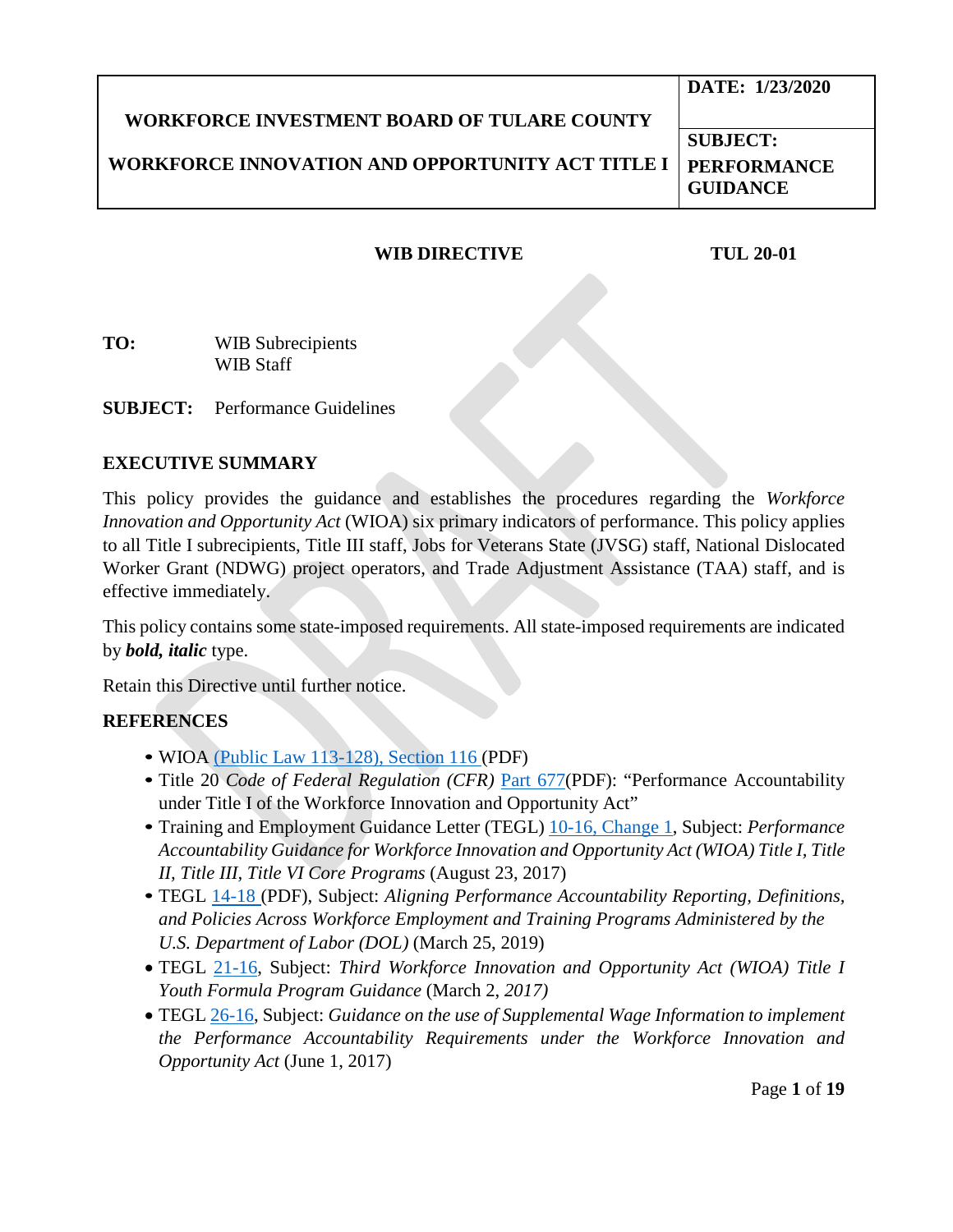- DOL-only Performance Accountability, Information, and Reporting System Office of Management and Budget (OMB) Control No. 1205-0521, Participant Individual Record Layout (PIRL)(PDF)
- Workforce Services Information Notice [WSIN17-09 \(](http://www.edd.ca.gov/jobs_and_training/pubs/wsin17-09.pdf)PDF), Subject: *CalJOBS Activity Codes* (September 29, 2017)
- [Labormarketinformation.ca.gov](http://www.labormarketinfo.edd.ca.gov/)
- [California Department of Education \(](https://www.cde.ca.gov/ci/gs/hs/hsgrgen.asp)CDE)
- WSD19-3, [Performance Guidance](https://www.edd.ca.gov/Jobs_and_Training/pubs/wsd19-03.pdf)

## **BACKGROUND**

The WIOA was signed into law on July 22, 2014. WIOA supersedes Title I of the *Workforce Investment Act of 1998*, and amends the *Adult Education and Family Literacy Act* (AEFLA), the *Wagner-Peyser Act*, and the *Rehabilitation Act of 1973*. To comply with WIOA, the Employment Development Department (EDD) is required to submit accurate participant reports and validated individual participant data to the DOL on a quarterly and annual basis. DOL utilizes this data to assess the effectiveness of the State and subrecipients in achieving positive outcomes for individuals served under the core and non-core programs. The six core programs include: Title I Adult, Dislocated Worker (DW), and Youth programs, Title II administered by the CDE, Title III Wagner-Peyser, and Title IV Vocational Rehabilitation (VR) program. The non-core programs that are included in this policy are: JVSG, NDWG, and TAA. WIOA performance reporting requirements took effect on July 1, 2016.

## **POLICY AND PROCEDURES**

This policy serves to outline the definitions needed to understand WIOA performance when using federal funds, and the mechanisms for calculating the six primary indicators of performance.

## **Definitions**

*Reportable Individual* – An individual who engages with the workforce development community, but does not meet the requirement to be a program participant. A reportable individual is someone who demonstrates an intent to use program services and meets one or more of the following criteria:

- Provides identifying information.
- Accesses the self-service system only.
- Only received information-only services or activities.

Reportable individuals are not included in the calculations for performance; however, certain information about reportable individuals is required to be reported in quarterly and annual WIOA reports. Collecting and reporting information allows for accurate representation of the number of individuals engaged with the workforce system.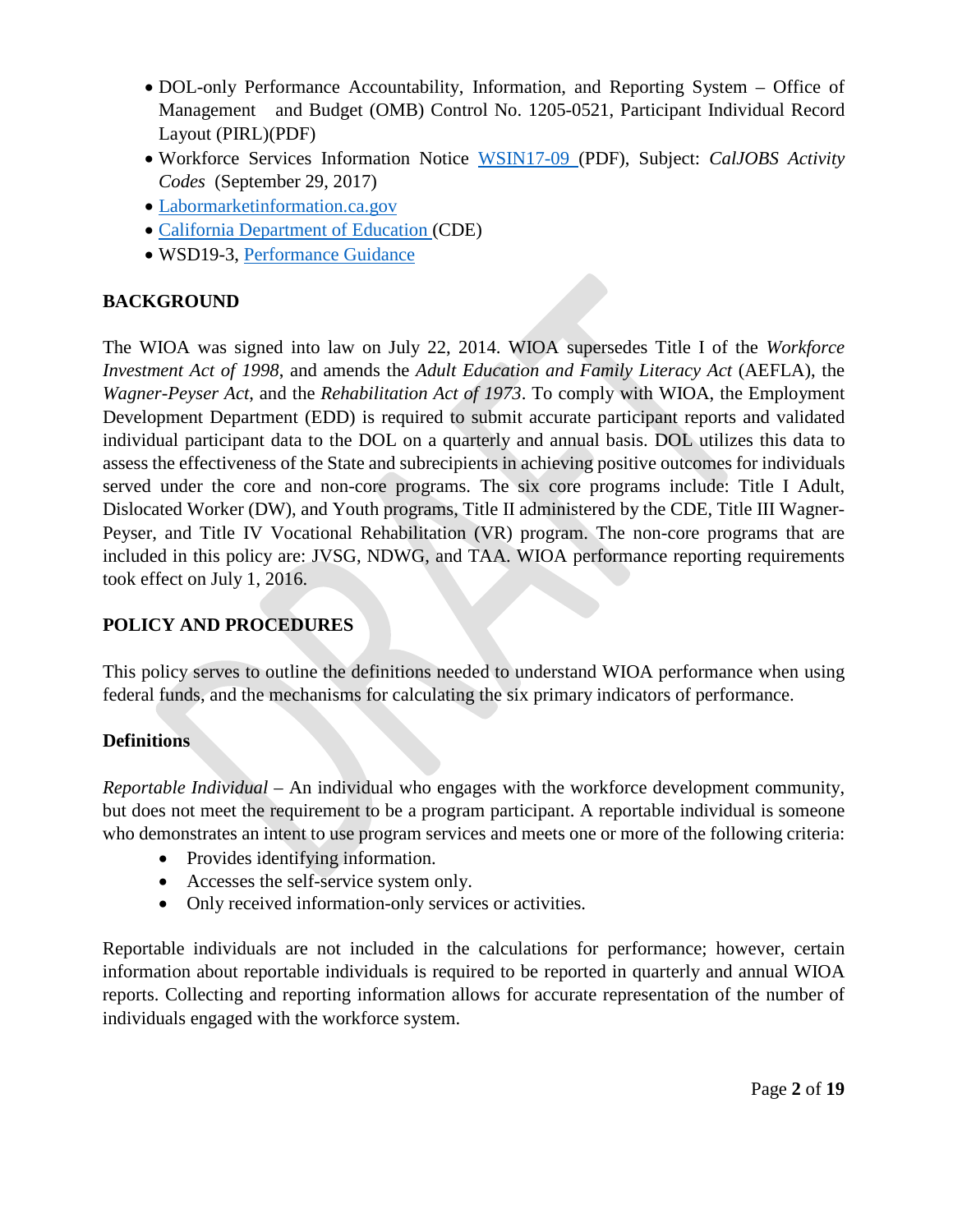**Example** – An individual comes to an America's Job Center of California (AJCC) to use the computer for a job search and declines any staff-assisted services. However, the individual accepts a Labor Market Information handout. Since this individual engaged in self-service and informationonly activities, he/she is a reportable individual.

*Date of Participation* – The actual begin date of the first clock-restarting activity added to an individual's application.

Note – The date the Participation tab is filled out in an application is not the same as Date of Participation. The Participation tab can be created with a non-clock restarting activity.

*Participant* – A reportable individual who has received services other than self-service or workforce information-only services or activities, and has satisfied all applicable programmatic requirements to receive program services. To account for programmatic differences, the definition of participant varies slightly between programs.

- 1. Adult, DW, Wagner-Peyser, JVSG, NDWG, and TAA Participant An individual becomes a participant in the program when they do the following:
	- Meet the definition of a reportable individual.
	- Satisfy all applicable program requirements for the provision of services, including an eligibility determination.
	- Receive any training service, individualized career service, basic career service that is not self-service or an information-only service, disaster relief employment (for NDWG participants only), and/or any trade payments funded by TAA (for TAA participants only).

**Example** – An individual who is already registered in CalJOBS goes to an AJCC. AJCC staff complete the Title I Adult application and provide a community service referral. The individual then attends a job search workshop and receives an objective assessment from staff. Since this individual provided identifying information, was deemed eligible for the Title I Adult program, and received at least one staff-assisted service, the individual is a participant.

#### 2. Youth Participant

An individual becomes a participant in the Youth program when they do the following:

- Meet the definition of reportable individual.
- Satisfy all applicable program requirements for the provision of services:
	- o Eligibility determination
	- o An objective assessment
	- o Development of an individual service strategy
	- o Receive one of the 14 WIOA Youth program elements, as defined in [TEGL](https://wdr.doleta.gov/directives/attach/TEGL/TEGL_10-16-Change1_Attachment_7B_Acc.pdf) [10-16, Change 1, Attachment 7, Table B \(](https://wdr.doleta.gov/directives/attach/TEGL/TEGL_10-16-Change1_Attachment_7B_Acc.pdf)PDF).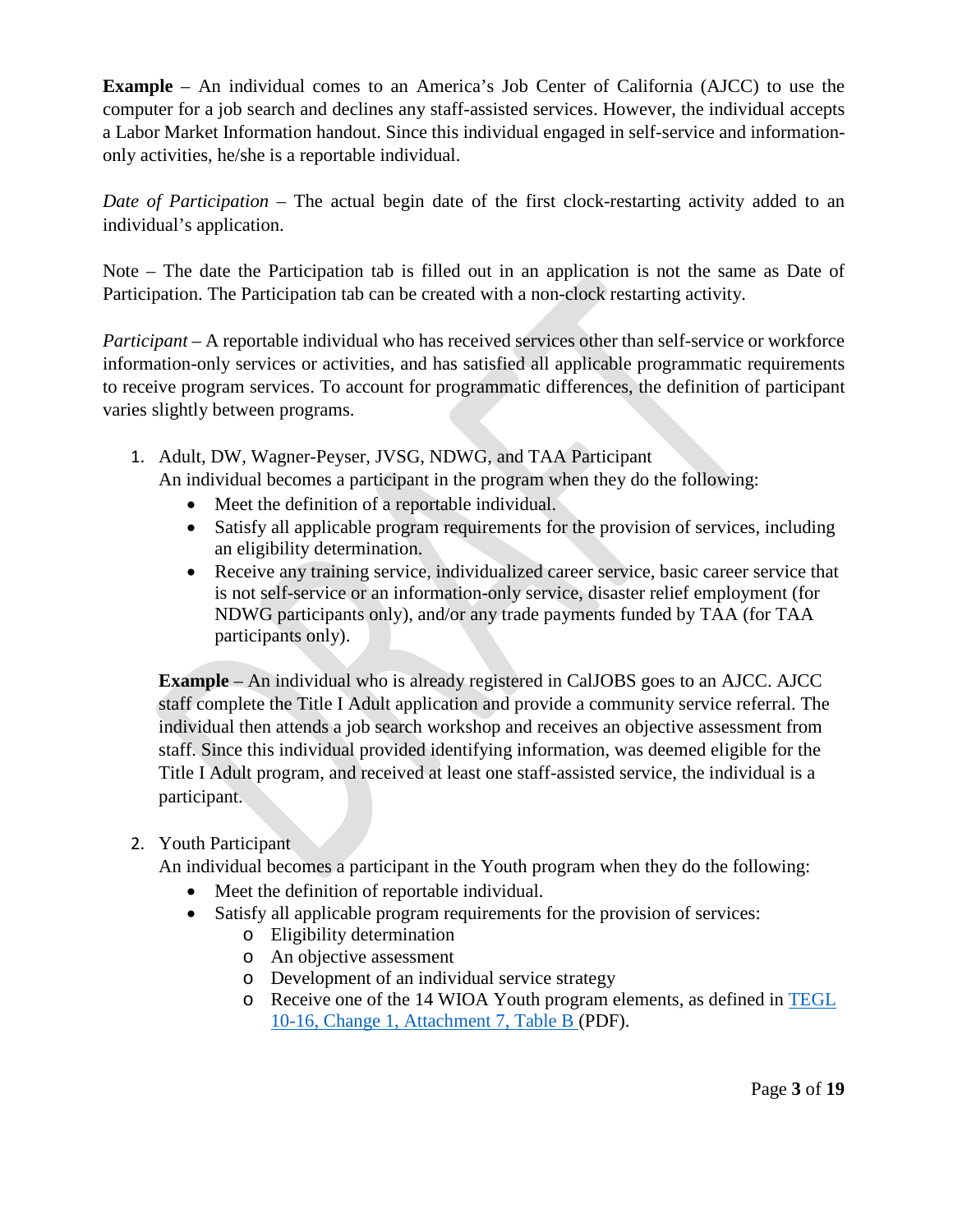**Example** – An individual goes to an AJCC or a Youth Provider and staff determines they are eligible for the Youth program. The individual then receives an objective assessment, study skills training, and develops an individual service strategy. Since this individual has been determined to be program eligible, received an objective assessment and a program element, and developed an individual service strategy, the individual is a participant.

If an individual fails to meet one or more of the items needed to be a participant, the individual will be reported as a reportable individual, and will not be included in performance calculations.

Note – Participants who exit the program without an exclusionary exit are included in performance. NDWG participants who ONLY receive disaster relief employment will not be included in performance.

*Period of Participation* – The period of participation begins when an individual becomes a participant in a program, and ends on the participant's date of exit from the program. For all performance indicators, except Measurable Skill Gains (MSG), a new period of participation is counted each time a participant re-enters and exits the program (even if the exits occur in the same program year [PY]). An example illustrating periods of participation, and its relation to each performance indicator can be found in TEGL 10-16, Change 1, [Attachment 5 \(](https://wdr.doleta.gov/directives/attach/TEGL/TEGL_10-16-Change1_Attachment_5_Acc.pdf)PDF) and [Attachment](https://wdr.doleta.gov/directives/attach/TEGL/TEGL_10-16-Change1_Attachment_6_Acc.pdf)  [6 \(](https://wdr.doleta.gov/directives/attach/TEGL/TEGL_10-16-Change1_Attachment_6_Acc.pdf)PDF).

*Exit* – The date of exit is the last date of service. There are four different types of exits:

1. Date of Exit – Participant

An exit occurs when the participant has not received program services for 90 calendar days, and no additional services are scheduled. The program exit date is applied *retroactively* to the last service's actual end date. Follow-up services, selfservices, information-only services or activities, and supportive services do not delay, postpone, or affect the date of exit.

## 2. Date of Exit – Reportable Individual

Reportable individuals are not considered participants in a program, so they do not "exit." However, the date of exit for reporting purposes is determined as follows:

- Individual does not become a participant.
- Individual is served with only self-service and/or information-only services.
- 90 days elapsed since being identified as a reportable individual, and the individual has not received additional self-service or information-only services or activity during the 90-day time frame.

Once the above criteria have been met, the date of exit is applied *retroactively* to the last day of receipt of self-service and/or information-only services or activities. This methodology is used to ensure reportable individuals do not remain in the system indefinitely.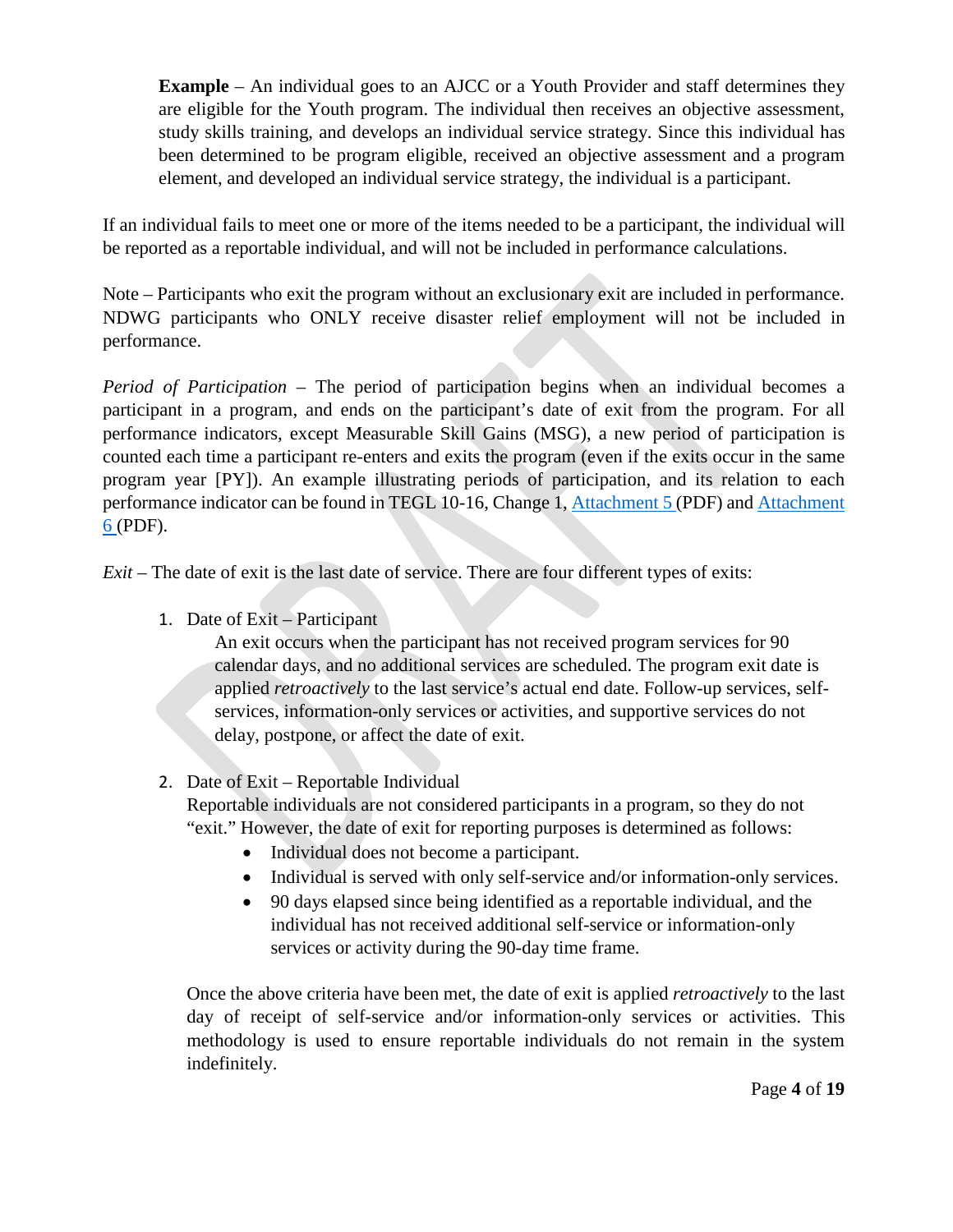### 3. Common Exit

A common exit occurs when a participant is enrolled in multiple DOL- administered programs, and the following:

- Has not received services for at least 90 calendar days from any DOLadministered programs to which the common exit policy applies.
- No future services are planned, with the exception of self-service, information-only activities, or follow-up services.

*In CalJOBS, common exit takes into consideration enrollment and activities provided by the following programs: Title I Adult, DW, and Youth programs, Title III Wagner-Peyser, JVSG, NDWG, Section 167 National Farmworker Jobs Program, and the TAA program.* Follow up forms are only available in the system after a common exit has occurred, but follow up services can be provided after an exit from a single core program.

#### 4. Exclusionary Exit

An exclusionary exit occurs when a participant is not included in one or more performance calculations because they exit the program and stop receiving services for one or more of the following reasons:

- Has become incarcerated or becomes a resident at a facility providing 24 hour support, such as a hospital or treatment center.
- Has received medical treatment that is expected to last longer than 90 days.
- Becomes deceased.
- Is a member of a military reserve unit and is called to activity duty for at least 90 days.
- Is in foster care and exits the program due to moving outside the subrecipient's area (only applies to the Youth program).

A participant who experiences one of the exclusionary exit reasons after they have exited the program and are in follow-up is still included in the performance indicators. Please reference [TEGL 10-16, Change 1, Attachment 2, Tables A-C f](https://wdr.doleta.gov/directives/attach/TEGL/TEGL_10-16-Change1_Attachment_2_Acc.pdf)or additional information regarding exclusionary exits for each program.

*Exit Cohort* – The group of participants who exited during the same quarter and who will be a part of the same measure. Some indicators report on different exit cohorts than other indicators. Please see Periods of Performance Reporting Cohorts (Attachment 1) for further guidance on which exit cohorts are reported for each performance indicator.

*Participant Individual Record Layout (PIRL)* – The data layout that provides a standardized set of data elements, definitions, and reporting instructions that are used to describe the characteristics,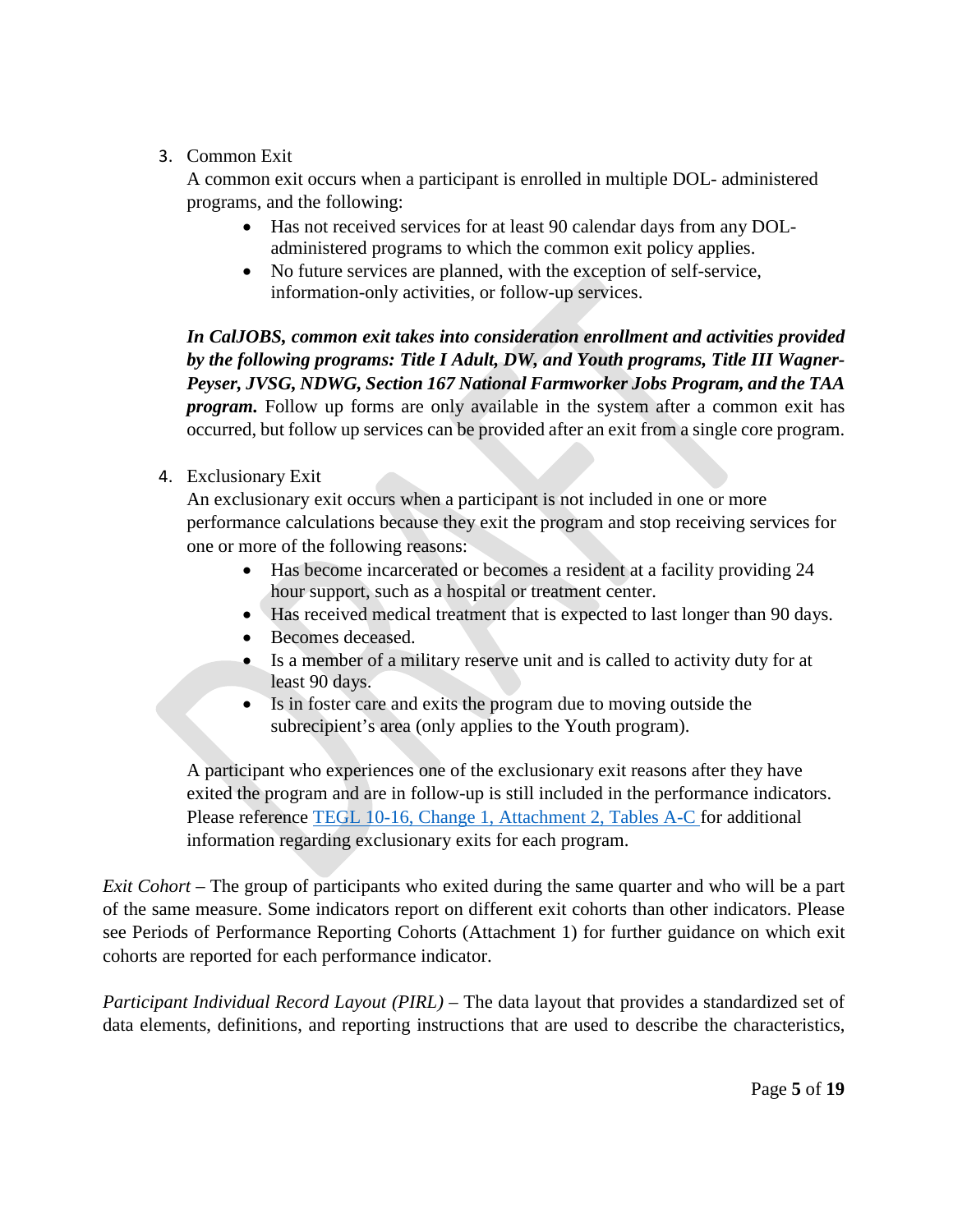activities, and outcomes of WIOA participants. The DOL quarterly and annual report data is calculated using the PIRL file.

*Unsubsidized Employment* – Employment in the private or public sector where the employer does not receive a subsidy from public funds to offset all or part of the wages and costs of employing the individual.

*Supplemental Wage Information* – Employment-related wage data found using specific methods and procedures as described in TEGL 26-16 when matching a participant's SSN against quarterly wage record information is not possible. In addition, [TEGL 10-16, Change 1,](https://wdr.doleta.gov/directives/attach/TEGL/TEGL_10-16-Change1_Attachment_3_Acc.pdf) [Attachment 3 \(](https://wdr.doleta.gov/directives/attach/TEGL/TEGL_10-16-Change1_Attachment_3_Acc.pdf)PDF) can be used to convert supplemental wage into quarterly wages.

*Secondary School Education* – Instruction at or above the 9th grade level that leads to a high school diploma or its recognized equivalent.

*Postsecondary Education/Training* – Instruction from an accredited postsecondary education institution where technical or industry/occupational skills are attained that lead to a recognized postsecondary credential.

*Occupational Skills Training* – Instruction that includes vocational education and classroom training that is designed to provide technical skills and information required to perform a specific job or group of jobs.

*Secondary School Diploma or Recognized Equivalent* – *California recognized diplomas issued by a California public school, as well as by private schools accredited by the Western Association of Schools and Colleges or equivalent regional accreditation body. The requirements of a secondary school diploma are outlined by the* **[CDE.](https://www.cde.ca.gov/ci/gs/hs/hsgrgen.asp)**

A secondary school equivalency certification indicates that a student has completed the requirements for a high school education. *California has approved the use of three high school equivalency tests*  **[\(HSET\)](https://www.cde.ca.gov/Ta/Tg/gd/): [GED®,](https://ged.com/) [HiSET®,](http://hiset.ets.org/test-takers/?WT.ac=hiset_34809_test_takers_160915) and [TASC™.](http://www.tasctest.com/)** *These tests are for students 18 years old and older (17 years old in some instances). Those who pass the California High School Proficiency Examination [\(CHSPE\)](https://www.cde.ca.gov/ta/tg/sp/chspefaq.asp) are awarded a Certificate of Proficiency by the California State Board of Education.* While some HSET preparation programs may issue "diplomas or certificates" of completion, these documents are not genuine high school equivalency credentials.

There are various HSET preparation programs available for free through the California Adult [Education Provider Directory.](https://www.otan.us/caaeproviders/)

*Postsecondary Credential* – An industry-recognized certificate or certification, a certificate of completion of an apprenticeship, a license recognized by the State or Federal government, or an Associate or Bachelor's degree. A recognized postsecondary credential is based on the attainment of measurable technical or industry/occupational skills necessary to obtain employment or advance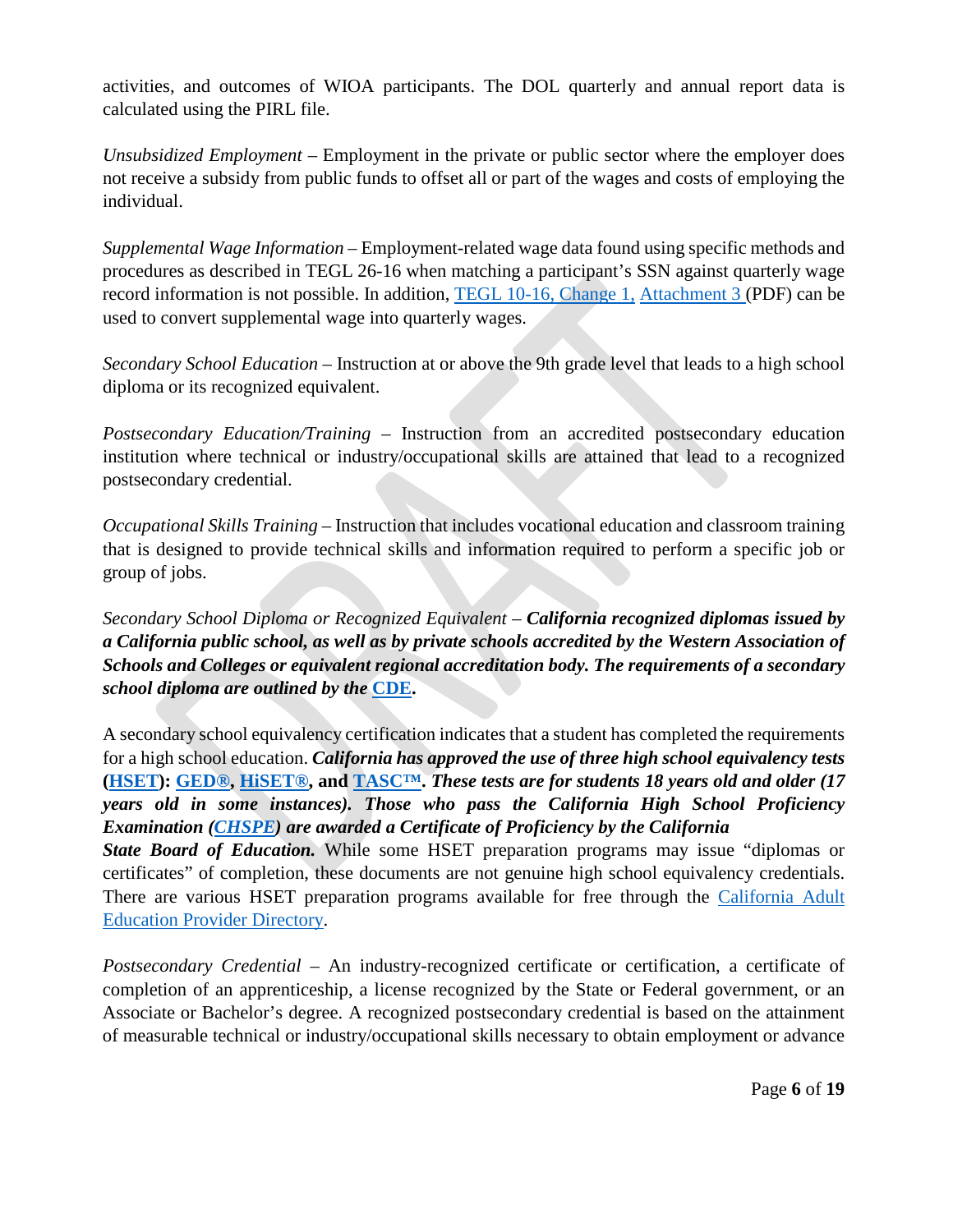within an industry/occupation. These technical or industry/occupational skills are generally based on standards developed or endorsed by employers or industry associations.

The following are types of recognized postsecondary credentials:

- Associate degree.
- Bachelor's degree.
- Occupational licensure (e.g. Certified Nursing Assistant license).
- Occupational certificate, including Registered Apprenticeship and Career and Technical Education educational certificates.
- Occupational certification (e.g. Automotive Service Excellence certification).
- Other recognized certificates of industry/occupational skills completion sufficient to qualify for entry-level or advancement in employment.

Certificates awarded by Local Workforce Development Boards and work readiness certificates are not considered postsecondary credentials because neither type of certificate is recognized industrywide, nor documents the measurable technical or industry/occupational skills necessary to gain employment or advancement within an occupation. Certificates/credentials that provide general skills related to safety, hygiene, etc., even if such general skills are broadly required to qualify for entry-level employment or advancement in employment, are not considered postsecondary certificates/credentials.

The following are examples of credentials/certificates that are not recognized postsecondary credentials:

- Occupational Safety and Health Administration 10-hour course on job-related common safety and health hazards (OSHA 10).
- Microsoft Office, Customer Service, and/or General Office.
- National Career Readiness Certification.
- National Retail Federation Credentials.
- ServSafe Food Handler's Certification.
- Cardio Pulmonary Resuscitation (CPR) Certification.

*Reporting Period* – The timeframe in which performance data is reported. Many of the performance indicators are exit-based, so data cannot be reported until a participant exits the program. For further guidance on what performance indicators are reported during a reporting period, please refer to Periods of Performance Reporting Cohorts (Attachment 1).

## **Performance Indicators**

The WIOA strives to ensure federal investments in employment and training programs are evidencebased, data-driven, and accountable to participants and tax-payers. One-way WIOA strives to accomplish this is by requiring the core programs to report on common performance indicators. Under the WIOA, all six core programs will report on the following indicators of performance: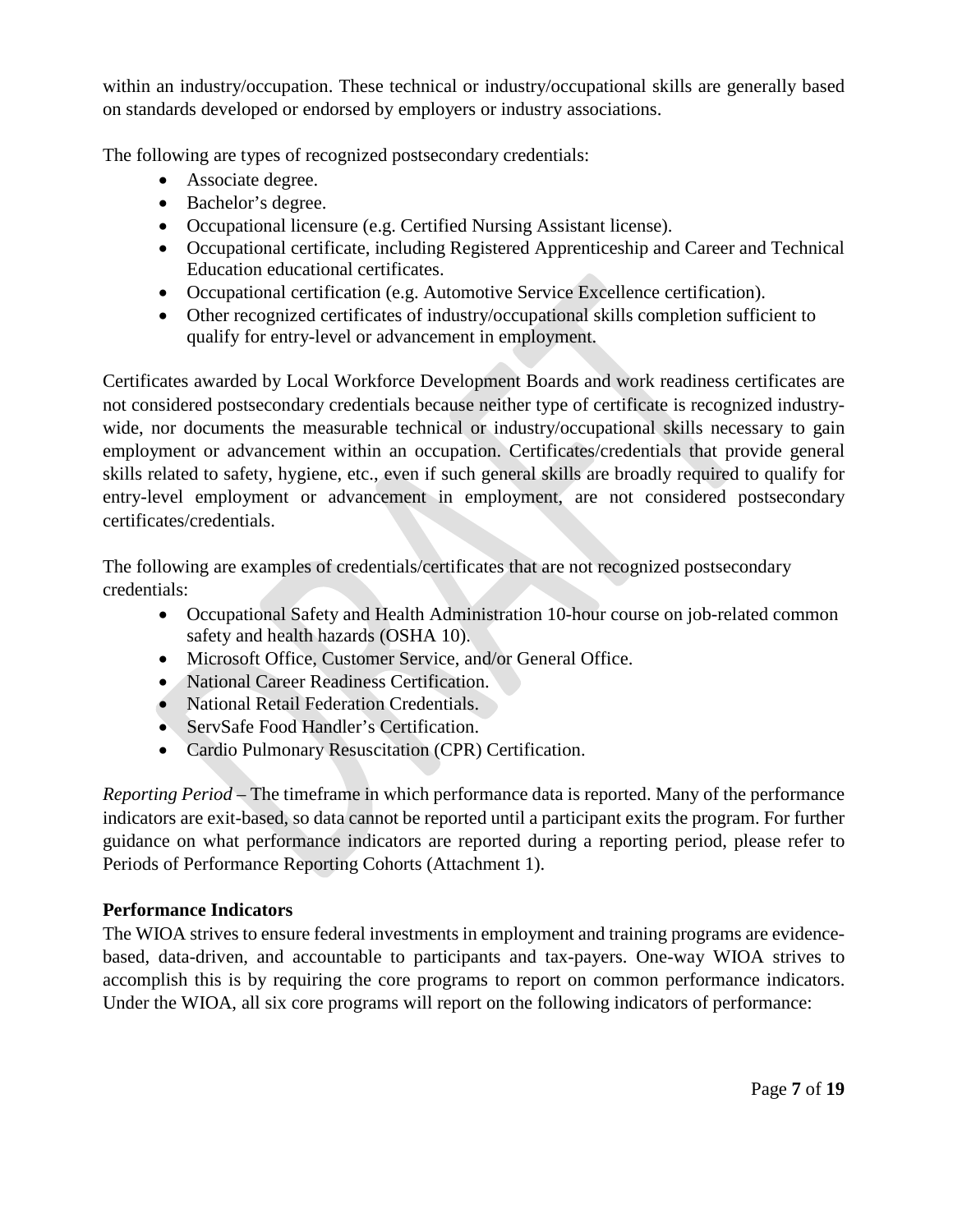- Employment Rate 2nd Quarter After Exit
- Employment Rate 4th Quarter After Exit
- Median Earnings 2nd Quarter After Exit
- Credential Attainment\*
- Measurable Skill Gains\*
	- o Educational Functioning Level
	- o Secondary School Diploma
	- o Transcript/Report Card
	- o Progress Towards Established Milestones
	- o Skills Progression (Passage of an Exam)
- Effectiveness in Serving Employers\*\*
	- o Retention with the Same Employer
	- o Repeat Business Customers

\*These performance indicators do not apply to Wagner-Peyser and JVSG. \*\*This performance indicator does not apply to TAA.

The standardization of WIOA indicators of performance introduces the ability to "share" performance across core and non-core programs, which enables multiple programs to take credit for co-enrolled participants. For example, if a participant is co-enrolled in Title I Adult, and Title IV VR, both programs can take performance credit for the recognized credential obtained from attending training funded by Title IV. For Title I programs, subrecipient staff should enter performance information (credentials, MSG, etc.) received through other core programs into CalJOBS to ensure performance credit is received. Additionally, up to three Local Workforce Development Areas (Local Areas) can share performance for a participant that is co- enrolled across Local Areas.

Note – All performance measures (for both participants and employers) are quantified by the data that is entered into CalJOBS. Therefore, it is mandatory that all performance related data activity codes, MSGs, credentials, etc.) are entered accurately.

The following provides the methodology for calculating each primary indicator of performance.

## **Employment Rate – 2nd Quarter (Q2) After Exit**

The percentage of participants who are in unsubsidized employment (and/or education for Youth participants) during the second quarter after program exit.

1. Adult, DW, Wagner-Peyser, NDWG, JVSG, and TAA

The number of program participants who exited during the reporting period who are found to be employed, either through direct Unemployment Insurance (UI) wage record match or supplemental wage information, in the second quarter after exit (numerator) DIVIDED BY the total number of program participants who exited during the reporting period (denominator). For example: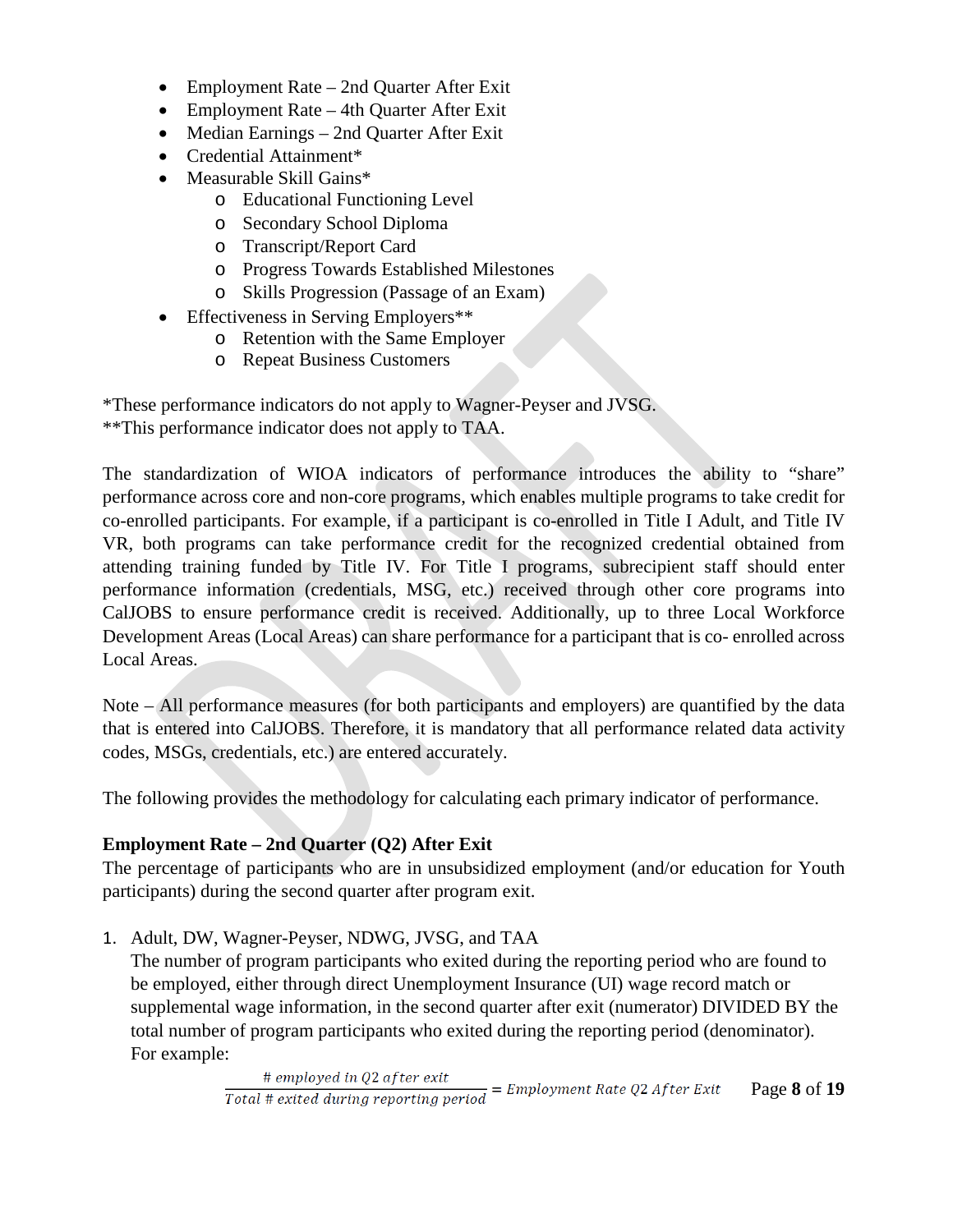### 2. Youth

The number of program participants who exited during the reporting period who are found to be employed, either through direct UI wage record match or supplemental wage information, OR found to be enrolled in secondary education, postsecondary education, or occupational skills training in the second quarter after exit (numerator) DIVIDED BY the total number of program participants who exited the program during the reporting period (denominator). For example:

 $\frac{\#$  employed or in education Q2 after exit  
Total # exited during reporting period = Employment Rate Q2 AfterExit

Youth who are in AmeriCorps or Job Corps programs in the second quarter after exit are counted as a positive in the numerator.

Note – All participants in all core and non-core programs are included in this indicator (excluding those that exited with an exclusionary exit, as listed in TEGL [10-16, Change 1,](https://wdr.doleta.gov/directives/attach/TEGL/TEGL_10-16-Change1_Attachment_2_Acc.pdf) [Attachment 2 \(](https://wdr.doleta.gov/directives/attach/TEGL/TEGL_10-16-Change1_Attachment_2_Acc.pdf)PDF), or NDWG participants who ONLY received disaster relief employment) regardless of employment or education status at program entry.

#### **Employment Rate – 4th Quarter (Q4) after Exit**

The percentage of participants who are in unsubsidized employment (and/or education for Youth participants) during the fourth quarter after program exit.

1. Adult, DW, Wagner-Peyser, NDWG, JVSG, and TAA

The number of program participants who exited during the reporting period who are found to be employed, either through direct UI wage record match or supplemental wage information, in the fourth quarter after exit (numerator) DIVIDED BY the total number of program participants who exited during the reporting period. For example:

 $\frac{\# \ employed in \ Q4 \ after \ exit}{\Total \ # \ exited \ during \ reporting \ period} = Employment \ Rate \ Q4 \ After \ Extt$ 

#### 2. Youth

The number of program participants who exited during the reporting period who are found to be employed, either through direct UI wage record match or supplemental wage information, OR found to be enrolled in secondary education, postsecondary education, or occupational skills training in the fourth quarter after exit (numerator) DIVIDED BY the total number of program participants who exited the program during the reporting period. For example:

 $\frac{\#$  employed or in education in Q4 after exit  
Total # exited during reporting period = Employment Rate in Q4 After Extt

Page **9** of **18**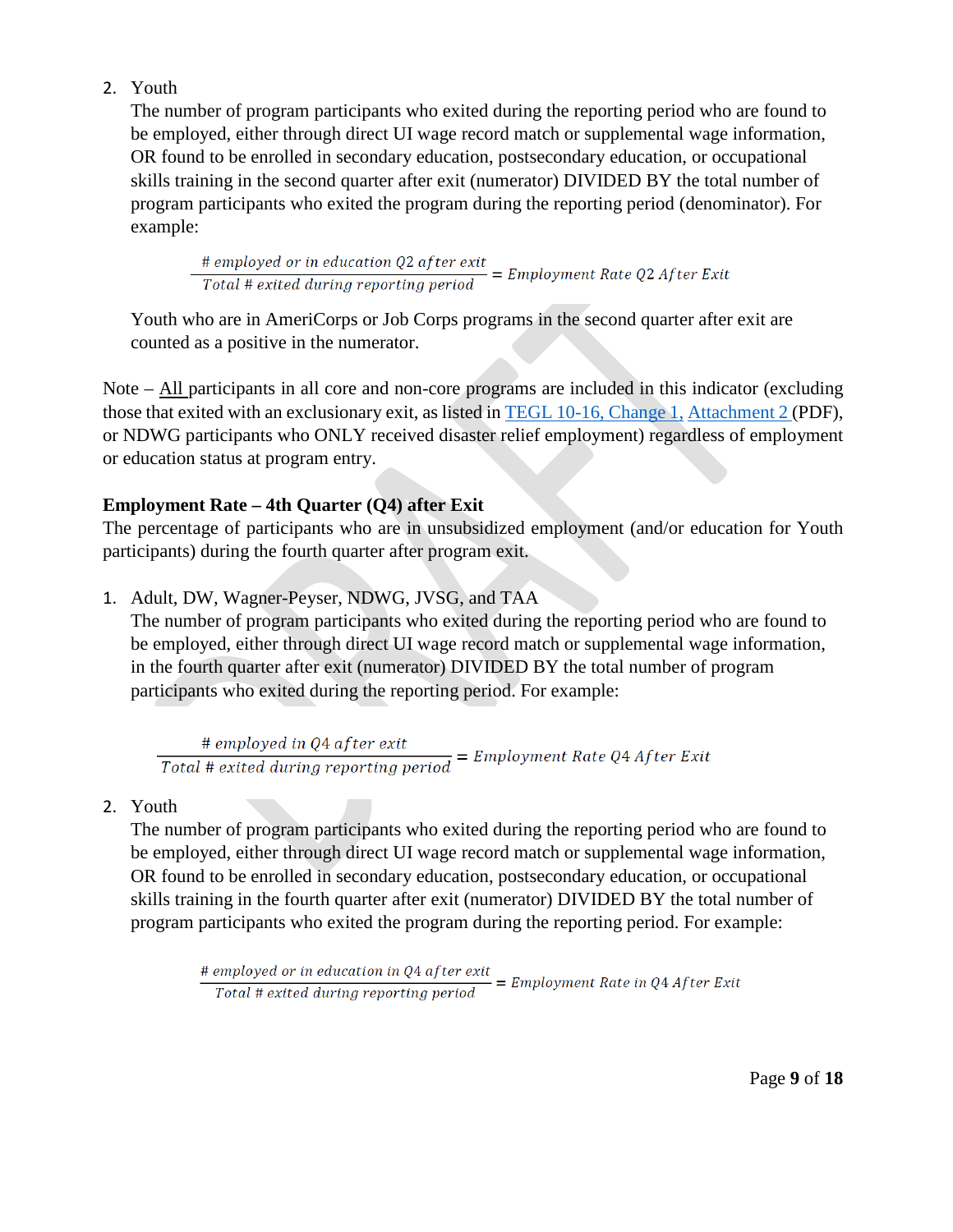Youth who are in AmeriCorps or Job Corps programs in the fourth quarter after exit are counted as a positive in the numerator.

Note – All participants in all core and non-core programs are included in this indicator (excluding those that exited with an exclusionary exit, as listed in TEGL [10-16, Change 1,](https://wdr.doleta.gov/directives/attach/TEGL/TEGL_10-16-Change1_Attachment_2_Acc.pdf) [Attachment 2 \(](https://wdr.doleta.gov/directives/attach/TEGL/TEGL_10-16-Change1_Attachment_2_Acc.pdf)PDF), or NDWG participants who ONLY received disaster relief employment) regardless of employment or education status at program entry.

## **Median Earnings – 2nd Quarter after Exit**

The median earnings of program participants who are in unsubsidized employment during the second quarter after program exit.

The median earnings of participants who are found to be employed, either through direct UI wage record match or supplemental wage information in the second quarter after exit. To find the median wages in the second quarter after exit, place the total quarterly earnings of each participant in numerical order from lowest to highest and find the middle wage. To simplify, the example below will use values with no more than two digits:

> 12, 3, 5 becomes 3, 5, 12. The middle digit is 5, therefore, the **Median** is **5**.

When there is an even amount of values, place them in numerical order, find the **middle pair** of numbers, add them together, and then divide their total by 2. For example:

3, 13, 7, 5 becomes 3, 5, 7, 13. The middle digits are 5 and 7, so  $5 + 7 = 12 \div 2 = 6$ , therefore the **Median** is 6.

Note – The outcome for this measure is a dollar amount, not a percentage.

The following participants are excluded from the median earnings performance indicator:

- Participants who have exited and are not employed in the second quarter after exit.
- Participants who have exited a program and for whom earnings information is not yet available.
- Participants who have exited from a program and who have \$0 income in the 2nd quarter after exit.
- Participants who have exited and are in subsidized employment.
- Participants who have exited with an exclusionary exit, as listed in [TEGL 10-16,](https://wdr.doleta.gov/directives/attach/TEGL/TEGL_10-16-Change1_Attachment_2_Acc.pdf) [Change1, Attachment 2 \(](https://wdr.doleta.gov/directives/attach/TEGL/TEGL_10-16-Change1_Attachment_2_Acc.pdf)PDF).
- NDWG participants who received ONLY received disaster relief employment.

## **Credential Attainment**

Page **10** of **18** The number of participants enrolled in an education or training program (excluding On-the-Job Training [OJT] or customized training) who attain a recognized postsecondary credential or a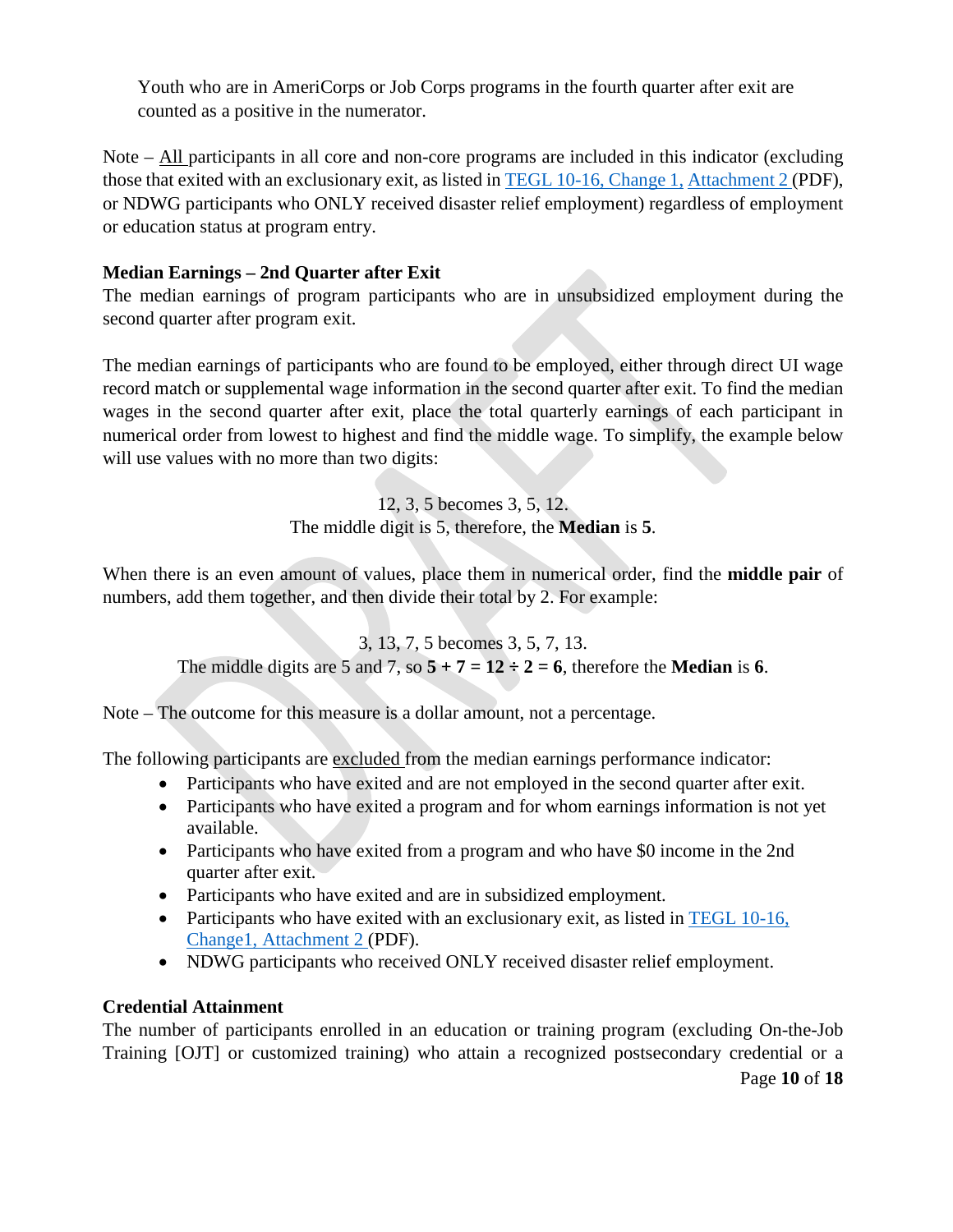secondary school diploma or its recognized equivalent, during participation or within one year of program exit.

*The State Plan calls for the production of one million industry-recognized credentials over the next ten years. In alignment with the vision articulated in the State Plan, the ideal characteristics of a quality industry-recognized credential should be:*

- *Accessible — Affordable and readily available at places and times convenient for working adults;*
- *Transparent — Clearly articulated costs and prerequisites; accurate picture of what skills, knowledge and abilities are benchmarked by a given credential, and the value it carries in the labor market;*
- *Stackable — One of multiple manageable chunks that add up to a more substantial credential and do not require starting over at each new step;*
- *Portable — Transferable between firms, regions and educational institutions;*
- *Meaningful — Has value in the labor market; and*
- *Connected — Links to a job or an educational pathway.*
- *The goal is the workforce system will assess credentials based on the characteristics above.*

*The Labor Market Information Division (LMID) is the official source for California Labor Market Information by providing analyzed data on the State's labor force, industries, occupations, employment qualifications, employment projections, and wages. The objective is by using the resources provided by LMID, an informed decision regarding a participant's career and educational choices can be made.*

## *Credential Verification Tool:*

*Using LMID's Occupation Data tool at [labormarketinfo.edd.ca.gov,](http://www.labormarketinfo.edd.ca.gov/) an individual can research an industry and identify if a credential is required for employment. If a credential is required for employment, then that credential will often qualify for the credential attainment indicator.*

*Example steps to confirm valid credential are as follows:*

- *1. Identify occupation of interest (ex: Emergency Medical Technician [EMT])*
- *2. Using the [Occupation Data tool p](http://www.labormarketinfo.edd.ca.gov/OccGuides/Detail.aspx?Soccode=292041&Geography=0601000000)rovided on [labormarketinfo.edd.ca.gov,](http://www.labormarketinfo.edd.ca.gov/) research this occupation's profile.*
- *3. Determine if this occupation requires a license, identify the title of the license, and the necessary skills to obtain the license.*
	- *Required license title (e.g., Emergency Medical Technician License)*
	- *Review skills listed to obtain license (ex: Managing respiratory, trauma, and cardiac emergencies, and patient assessment. Time in an emergency room or ambulance dealing with bleeding, fractures, airway obstruction, cardiac arrest, and emergency childbirth. Use and maintain common emergency equipment, such as backboards, suction devices, splints, oxygen delivery*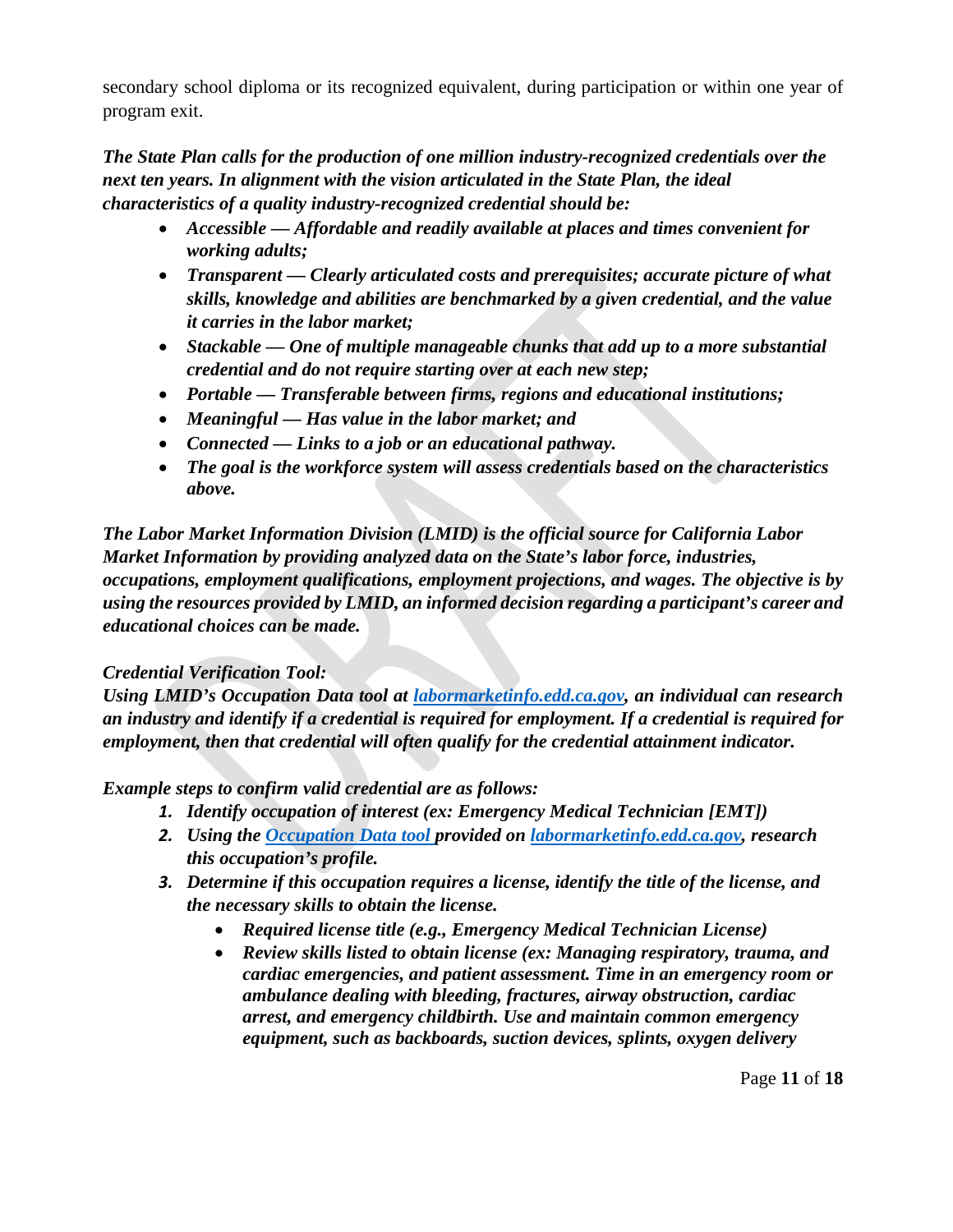#### *systems, and stretchers.)*

*Subrecipients are strongly encouraged to access EDD's* [Labor Market Information](http://www.labormarketinfo.edd.ca.gov/OccGuides/Search.aspx) [Occupational](http://www.labormarketinfo.edd.ca.gov/OccGuides/Search.aspx)  [Guides](http://www.labormarketinfo.edd.ca.gov/OccGuides/Search.aspx) *before determining if a credential and/or occupational certificate qualifies under the Credential Attainment indicator.*

#### 1. Participants in Postsecondary

The number of participants who attained a recognized postsecondary credential during participation or within one year (365 days) of program exit (numerator) DIVIDED BY the total number of participants who were enrolled in postsecondary education or training during program participation (excluding OJT or customized training) who have exited during the reporting period.

> # attained credential within time period  $\frac{\text{# attained creation}}{\text{Total # exited who enrolled in education or training}} = \text{Credential Attaimment}$

2. Participants in Secondary

The number of Youth participants who obtain a secondary school diploma, or its recognized equivalent, during the program or within one year (365 days) after exit AND who are either employed or enrolled in a postsecondary program leading to a recognized postsecondary credential within one year\* of program exit (numerator) DIVIDED BY the total number of participants who enrolled in an education or training program (excluding OJT or customized training) who exited during the reporting period (denominator).

 $\frac{\# \text{ attain } \text{diploma } \text{and } \text{employed or in education } w/\text{in time period}}{Total # \text{oxid} \# \text{provided } \text{who} \text{ are called in education or training}} = C \text{redential Attaimment}$ Total # exited who enrolled in education or training

\*To be counted as a success in this indicator, the credential must be attained within 365 days of exit, whereas the employment can be in any of the four quarters after exit.

Title I Out-of-school Youth in one of the following are included in this indicator:

- Occupational Skills Training
- Secondary or postsecondary school attendance school during participation
- Title II-funded Adult Education at or above the 9th grade level
- YouthBuild during participation
- Job Corps during participation

The following participants are excluded from this indicator:

- OJT-only participants
- Customized training-only participants
- Exclusionary exit participants [\(TEGL 10-16, Change 1, Attachment 2, Tables A –](https://wdr.doleta.gov/directives/attach/TEGL/TEGL_10-16-Change1_Attachment_2_Acc.pdf) [C\)](https://wdr.doleta.gov/directives/attach/TEGL/TEGL_10-16-Change1_Attachment_2_Acc.pdf)(PDF).
- NDWG participants who received ONLY received disaster relief employment.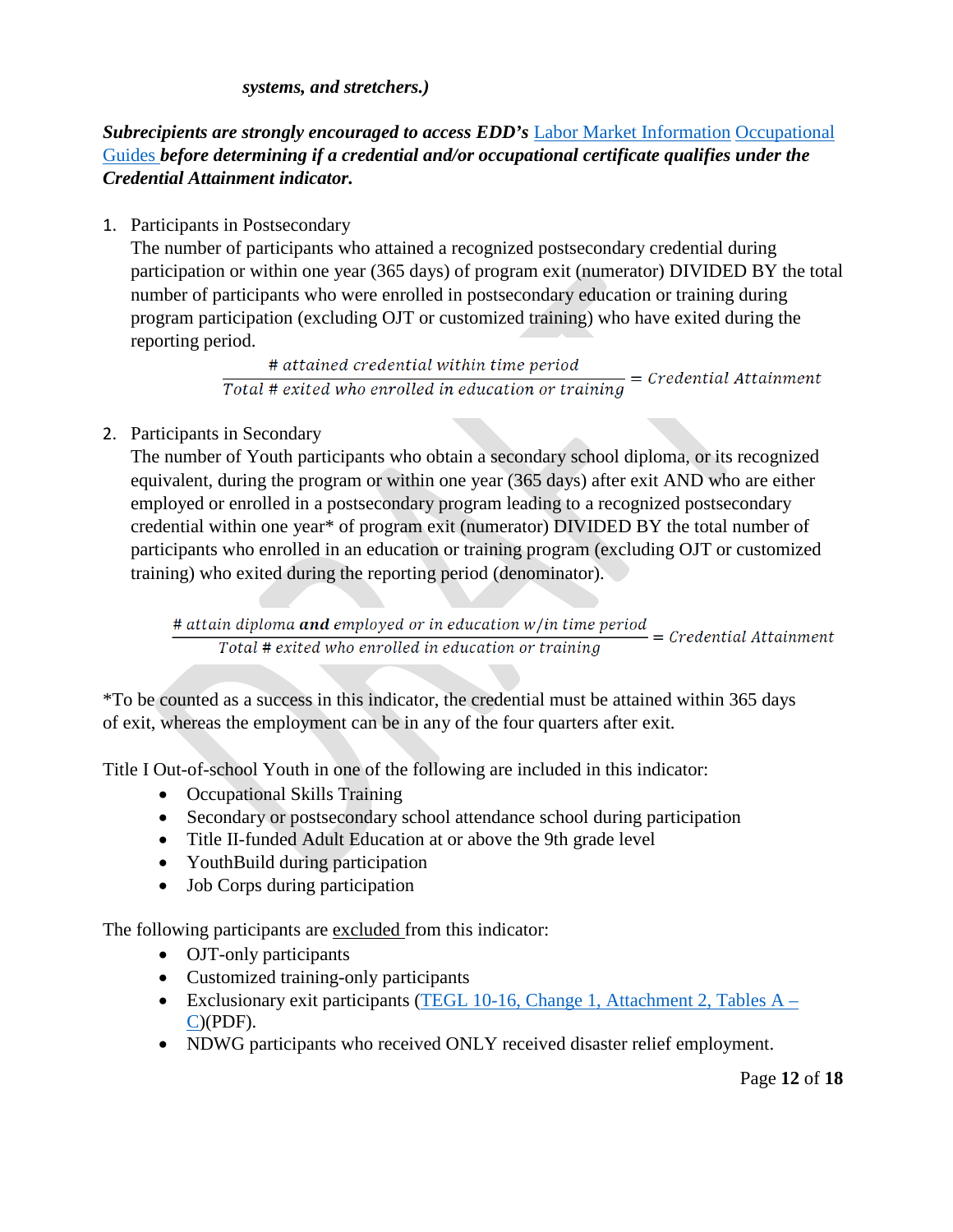Note – The successful completion of a training program does not mean a credential was attained. The participant must have completed the training, fulfilled all of the requirements to receive the credential (e.g. passage of credential exam), and provide credential verification.

For a visual guide regarding this performance indicator, please see Attachment 2, [Credential](https://eddnet/teams/WSD/ClearanceTracking/ClearanceDocuments/Performance%20Guidance%20for%20WIOA%20Title%20I%20Programs/Credential%20Attainment%20Decision%20Path.pdf) [Attainment Decision Path \(](https://eddnet/teams/WSD/ClearanceTracking/ClearanceDocuments/Performance%20Guidance%20for%20WIOA%20Title%20I%20Programs/Credential%20Attainment%20Decision%20Path.pdf)PDF).

For more information on how to enter a Credential in the system, please see Attachment 4, Guide Card: Entering a Credential and MSG.

## **Measurable Skill Gains (MSG)**

MSGs track a participant's *interim* progress. Therefore, it is intended to capture important education or training progressions based upon "real time." It is NOT an exit-based performance indicator. This enables subrecipients to track and report progress and performance for participants while they are in the program.

For the MSG performance indicator, a new period of participation is counted each time a participant enrolls into a training/education program. A participant is included in the performance indicator even if they are enrolled late in the PY. Local Areas must not delay enrollment or services to participants. If the period of participation spans over multiple PYs, a new MSG must be calculated for each PY the participant is enrolled in an education or training program.

Subrecipients are required to document MSGs during the PY (July  $1 -$  June 30) that a participant is enrolled in education or training, regardless if the participant exits in the same PY. An MSG can be added after exit, and if applicable, may be counted toward the previous PY. This requirement applies to each PY the participant is enrolled in an education or training program.

The five MSG measures require documentation contingent upon the type of training or education for which the participant is enrolled. Participants may fall into one or more of the measures. If a participant falls into more than one MSG measure, subrecipient staff have the flexibility to choose which measure to report; however, the type of skill gain for Youth participants must be based on the Youth's individual service strategy. Subrecipients can report on all MSG measures, but only the most recent MSG per PY will be factored into the performance measure. The five MSG measures, and their corresponding documentation are as follows:

## *1. Educational Functioning Level*

Achievement of an increase of at least one educational functioning level for a participant receiving instruction below the postsecondary level.

- Compare educational functioning levels using a pre-test and post-test as described in [TEGL 10-16, Change 1 \(PDF\).](https://wdr.doleta.gov/directives/attach/TEGL/TEGL_10-16-Change1_Acc.pdf)
	- o Pre-tests may be provided up to six months prior to program entry.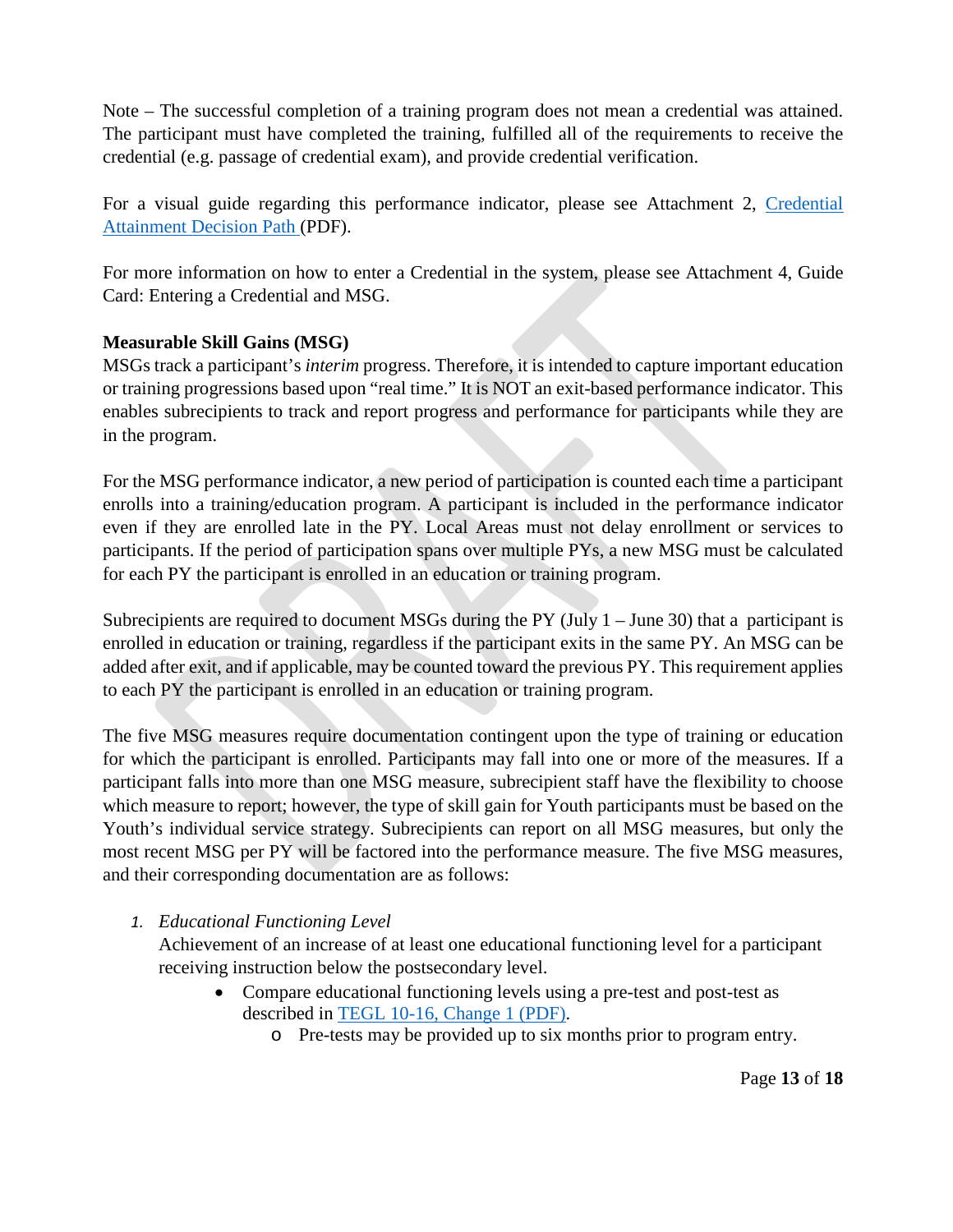- o The date of post-test must be within the PY and must be before the program exit date.
- Earned credits from an adult high school program that leads to a secondary school diploma or recognized equivalent.
	- o Local Boards must work with the local school districts to determine what constitutes as an "earned credit."
- Exits program at the secondary level and enrolls in postsecondary education or training during the PY.

#### *2. Secondary School Diploma*

Achievement of a secondary school diploma or its recognized equivalent.

#### *3. Transcript/Report Card*

Secondary or postsecondary transcript or report card that documents the participant is meeting the State's academic standards outlined by the [CDE.](https://www.cde.ca.gov/ci/gs/hs/hsgrmin.asp)

- Enrolled in secondary education: transcript or report card for one semester meeting the State's academic standards.
- Enrolled in postsecondary education: transcript or report card showing a completion of a minimum of 12 hours per semester, or for part-time students a total of at least 12 credit hours over two completed consecutive semesters during the PY, and showing that the participant is meeting the State's academic standards

#### *4. Progress Towards Established Milestones*

A satisfactory or better progress report from the OJT employer or training provider documenting progress of meeting established benchmarks.

- Progress report showing the attainment of an established milestone from an employer or training provider within the reporting period.
- Documentation may vary as subrecipients should identify appropriate methodologies based up on the nature of services being provided, but the progress reports must document substantive skill development the participant has achieved. Examples include the following:
	- o Training reports on milestones completed as the individual masters the required job skills, or steps to complete the training program.
	- o Increase in pay resulting from newly acquired skills.
	- o Increase in performance based on newly acquired skills.
	- o Completion of a specific milestone of a registered apprenticeship program.

## *5. Skills Progression (Passage of an Exam)*

Successful passage of a knowledge-based exam that is required to document progression of trade or training-related benchmarks. Documentation may include the following:

• Passage of an exam in an occupational program.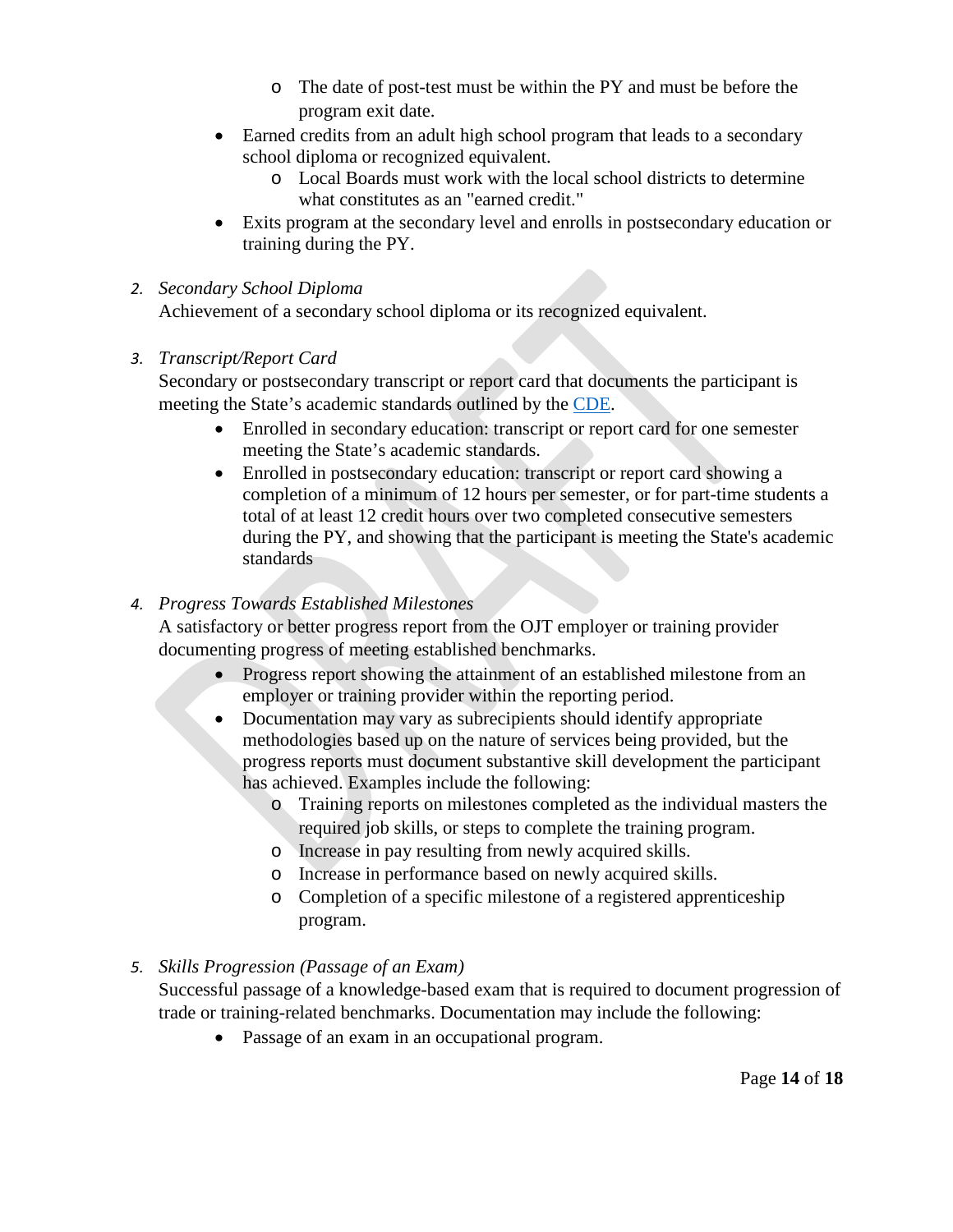- Employer-required knowledge-based exam.
- Passage of an occupational competency-based assessment.
- Completion test necessary to obtain a credential.

*If there is documentation indicating the training/education curriculum includes the passage of an exam in order to earn a certificate of completion, then the certificate of completion is sufficient evidence to meet this MSG. However, if the participant will not complete the program in the PY, then documentation of the passed exam is necessary.*

This indicator includes the number of participants who are in an education or training program that leads to a recognized postsecondary credential or employment AND are achieving documented measurable skill gains (numerator) DIVIDED BY the total number of participants who are in an education or training program that leads to a postsecondary credential or employment during the reporting period (denominator).

> $\frac{\# \text{ in education or training and earned a MSG}}{Total \# \text{ in education or training}} = MSG$ Total # in education or training

All participants who are in a Title I Adult or Dislocated Worker funded training program and all In-School Youth (ISY) are included in the MSG indicator. Only Out-of-school Youth who are in one of the following are included in this indicator:

- Occupational Skills Training;
- Secondary or postsecondary school attendance school during participation;
- Title II-funded Adult Education at or above the 9th grade level;
- YouthBuild during participation; or
- Job Corps during participation.

Note the following:

- OJT and customized training place participants in the MSG indicator.
- Work experience and transitional jobs do not place participants in the MSG indicator.

Note – All participants in all core and non-core programs who are in an education or training program are included in this indicator (excluding those that exited with an exclusionary exit, as listed in [TEGL 10-16, Change 1, Attachment 2 \(](https://wdr.doleta.gov/directives/attach/TEGL/TEGL_10-16-Change1_Attachment_2_Acc.pdf)PDF), or NDWG participants who ONLY received disaster relief employment) regardless of employment or education status at program entry.

For resources regarding this performance indicator, please see Attachment 3, Measurable Skill Gains Decision Path (PDF) and [TEGL 10-16, Change 1, Attachment 10 \(](https://wdr.doleta.gov/directives/attach/TEGL/TEGL_10-16-Change1_Attachment_10_Acc.pdf)PDF).

For more information on how to enter the different MSGs in the system, please see Attachment 4, Guide Card: Entering a Credential and MSG.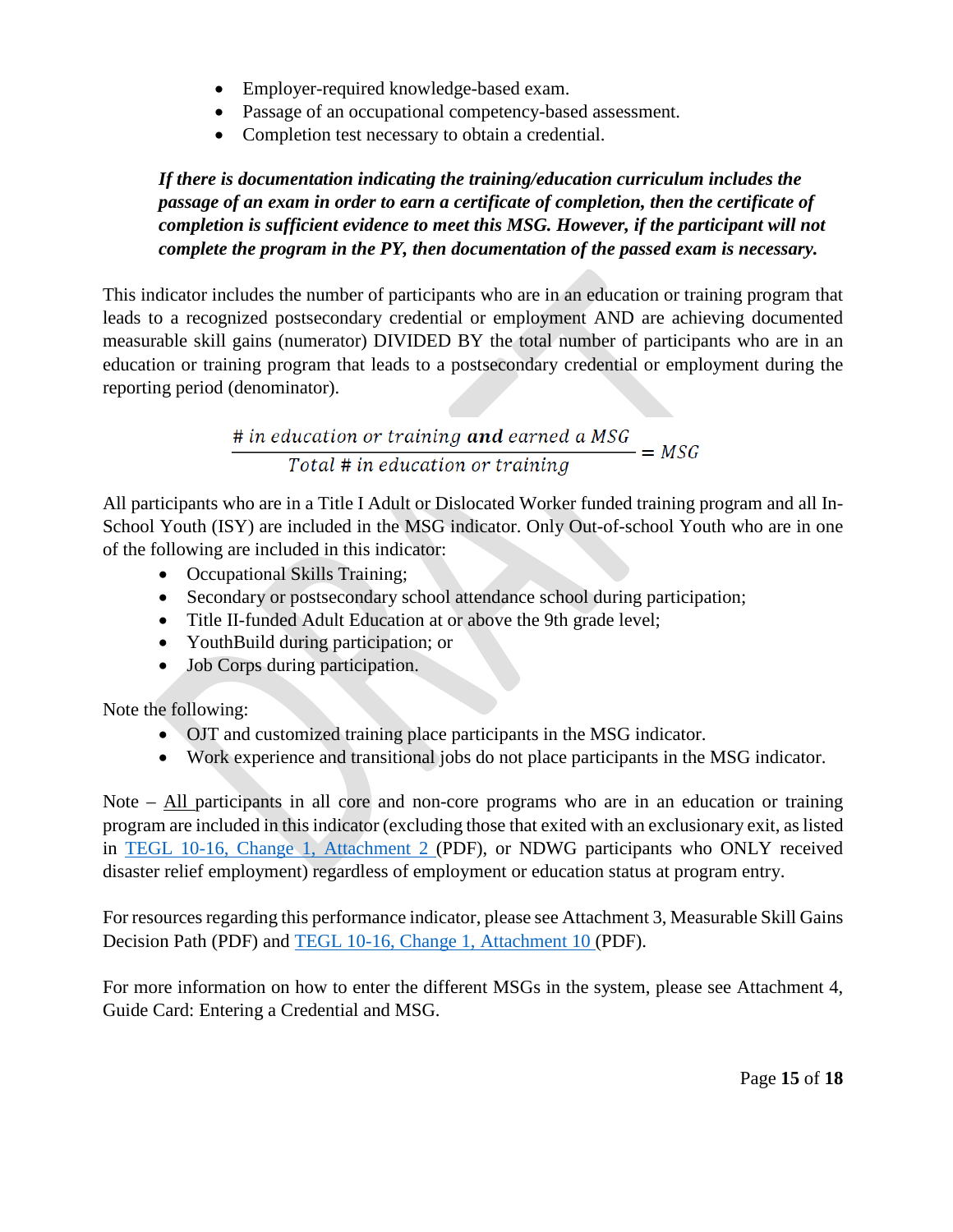#### **Effectiveness in Serving Employers**

There are three Effectiveness in Serving Employer measures being piloted by DOL: Retention with the Same Employer, Repeat Business Customers, and Employer Penetration. The states have the flexibility to choose at least two of these measures to report to DOL. California will report on Retention with the Same Employer and Repeat Business Customer. These measures are designed to comprehensively gauge how well the State is serving employers. These measures are different than other performance measures in that they are not calculated for each program individually, but rather all data from the core programs are aggregated to produce one State-level figure.

Per TEGL 10-16, Change 1, DOL will finalize the employer measures "no later than the beginning of Program Year 2019." This guidance will be updated if necessary when the finalized guidance from DOL is issued.

It has been determined the best solution on guidance and data collection for this measure, until the pilot is concluded, is a solution that (1) does not incur any additional costs to the state, and (2) minimizes the impact to Local Areas. All Title I and Wagner-Peyser staff must track employer services. Wagner-Peyser staff are required to use the CalJOBS Customer Relationship Management (CRM) module. Local Areas are not required to use the CalJOBS CRM module to track employer services. If a Local Area uses the CalJOBS CRM module, the EDD will utilize this data for the employer services measures; however, if staff do not use the CalJOBS CRM module to track employer services, Local Areas are required to provide the federally required data to EDD at the end of the PY to ensure all the data is captured and reported to the DOL. The EDD will provide additional guidance on the required data and file format to be submitted by Local Areas annually.

Once DOL finalizes the employer measures, EDD and the California Workforce Development Board (CWDB) will determine the best long-term solution for capturing and reporting this data.

*1. Retention with the Same Employer*

The Retention with the Same Employer measure determines if WIOA core programs are serving the State's employers by improving employee workforce skills and reducing employee turnover.

The State must report Retention with the Same Employer in the second quarter and fourth quarter after exit, and calculate it based on wage data for participants who are in the fourth quarter after exit. To be included in the calculation, a participant must have a wage record match with the same employer State Tax ID number for the second and fourth quarters after exit, or supplemental wages with the same Federal Employer Identification Number (FEIN) in the second and fourth quarters after exit.

The number of participants with wage data who exit during the reporting period and were employed by the same employer during the second and fourth quarters after exit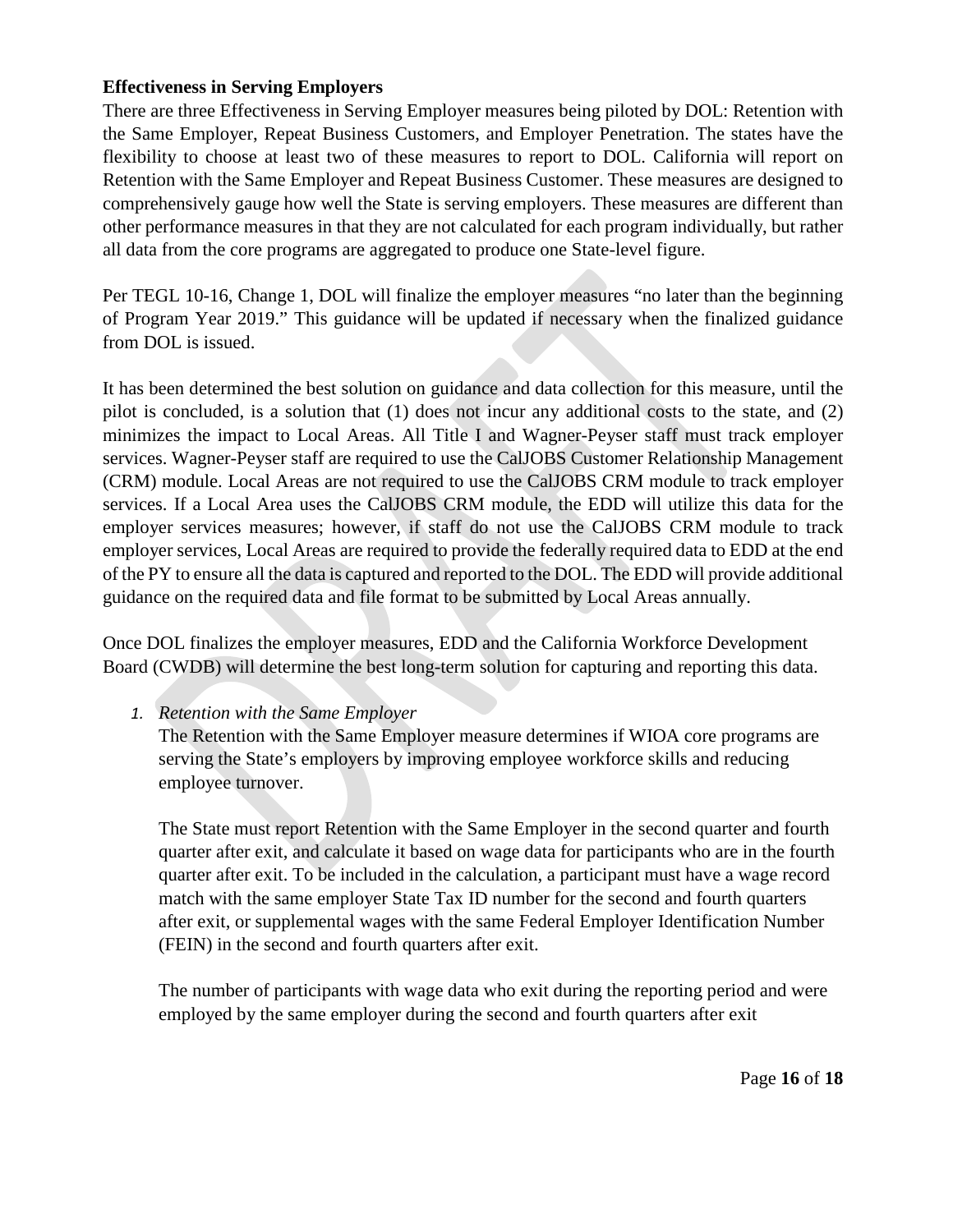(numerator) DIVIDED BY the total number of participants with wage records who exit and were employed during the second quarter after exit (denominator). For example:

# employed by same employer in Q2 & Q4  $\frac{\text{# employed by same employer in Q2 & Q4}}{\text{Total # who exited and were employed in Q2 after exit}}$  = Retention with Same Employer

#### *2. Repeat Business Customers*

The Repeat Business Customers measure tracks the percentage of employers who have used qualifying core program services in the current PY, and had received services in any of the three preceding PYs. This allows the State to determine if business customers are sufficiently satisfied to seek core program services again, and to develop and maintain durable employer relationships.

The total number of Bureau of Labor Statistics (BLS) Quarterly Census of Employment and Wages (QCEW) establishments served during the current reporting period, and who have used qualifying core program services in the current PY and in any of the three previous reporting periods (numerator) DIVIDED BY the total number of establishments served during the current reporting period (denominator). For example:

$$
\frac{\# \,establishments\, served\, in\, prior\,3\,report\,periods}{Total\, \# \, of\, establishments\, served} = Repeat\,Business\,Customers
$$

Note the following:

- An employer who uses WIOA core program services more than once during the last three reporting periods is only counted once in reporting.
- DOL is not requiring States to use data for services delivered to employers prior to July 2016 to fulfill the prior three reporting periods' requirements.
- For employers with more than one physical location, each location is counted as a separate establishment [\(TEGL 10-16, Change 1, Attachment 4, Table A\)](https://wdr.doleta.gov/directives/attach/TEGL/TEGL_10-16-Change1_Attachment_4_Acc.pdf) [\(PDF\).](https://wdr.doleta.gov/directives/attach/TEGL/TEGL_10-16-Change1_Attachment_4_Acc.pdf)
- Qualifying "Core Services" are defined in [TEGL 10-16, Change 1, Attachment 4,](https://wdr.doleta.gov/directives/attach/TEGL/TEGL_10-16-Change1_Attachment_4_Acc.pdf) [Table B \(](https://wdr.doleta.gov/directives/attach/TEGL/TEGL_10-16-Change1_Attachment_4_Acc.pdf)PDF).